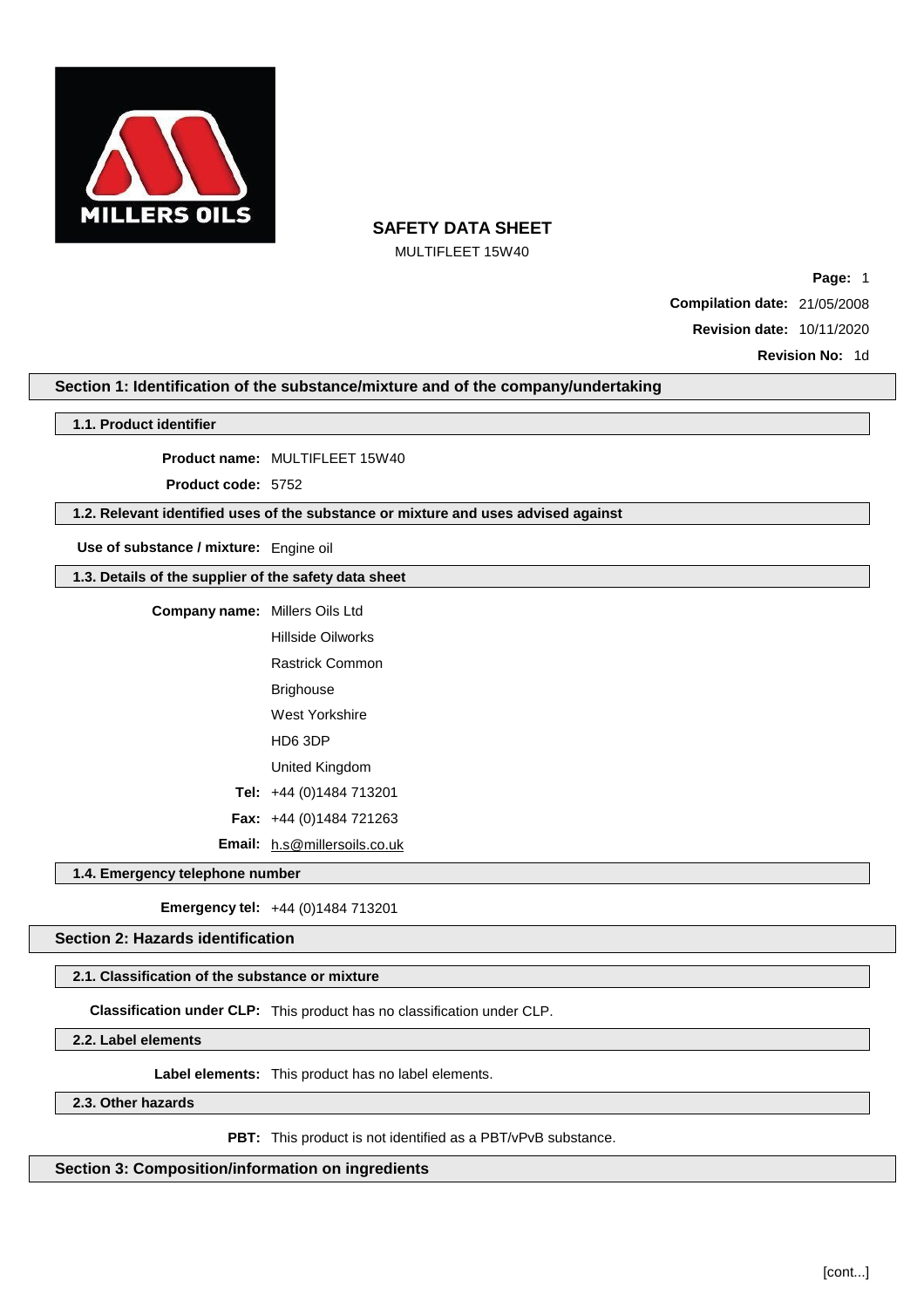## MULTIFLEET 15W40

## **3.2. Mixtures**

## **Hazardous ingredients:**

PHENOL, DODECYL-, BRANCHED - REACH registered number(s): 01-2119513207-49-XXXX

| <b>EINECS</b> | CAS         | PBT/WEL                  | <b>CLP Classification</b>                                              | Percent |
|---------------|-------------|--------------------------|------------------------------------------------------------------------|---------|
| 310-154-3     | 121158-58-5 | $\overline{\phantom{0}}$ | Skin Corr. 1C: H314; Aquatic Acute 1:<br>H400; Aquatic Chronic 1: H410 | <1%     |

#### **Section 4: First aid measures**

#### **4.1. Description of first aid measures**

**Skin contact:** Wash immediately with plenty of soap and water. Remove all contaminated clothes and footwear immediately unless stuck to skin.

**Eye contact:** Bathe the eye with running water for 15 minutes.

**Ingestion:** Wash out mouth with water. Do not induce vomiting.

**Inhalation:** Remove casualty from exposure ensuring one's own safety whilst doing so.

### **4.2. Most important symptoms and effects, both acute and delayed**

**Skin contact:** There may be mild irritation at the site of contact.

**Eye contact:** There may be irritation and redness.

**Ingestion:** There may be irritation of the throat.

**Inhalation:** No symptoms.

**4.3. Indication of any immediate medical attention and special treatment needed**

**Immediate / special treatment:** Eye bathing equipment should be available on the premises.

**Section 5: Fire-fighting measures**

**5.1. Extinguishing media**

**Extinguishing media:** Suitable extinguishing media for the surrounding fire should be used. Use water spray

to cool containers. Carbon dioxide. Alcohol resistant foam. Dry chemical powder.

### **5.2. Special hazards arising from the substance or mixture**

**Exposure hazards:** In combustion emits toxic fumes.

**5.3. Advice for fire-fighters**

**Advice for fire-fighters:** Wear self-contained breathing apparatus. Wear protective clothing to prevent contact with skin and eyes.

## **Section 6: Accidental release measures**

#### **6.1. Personal precautions, protective equipment and emergency procedures**

**Personal precautions:** Refer to section 8 of SDS for personal protection details. Turn leaking containers leak-

side up to prevent the escape of liquid.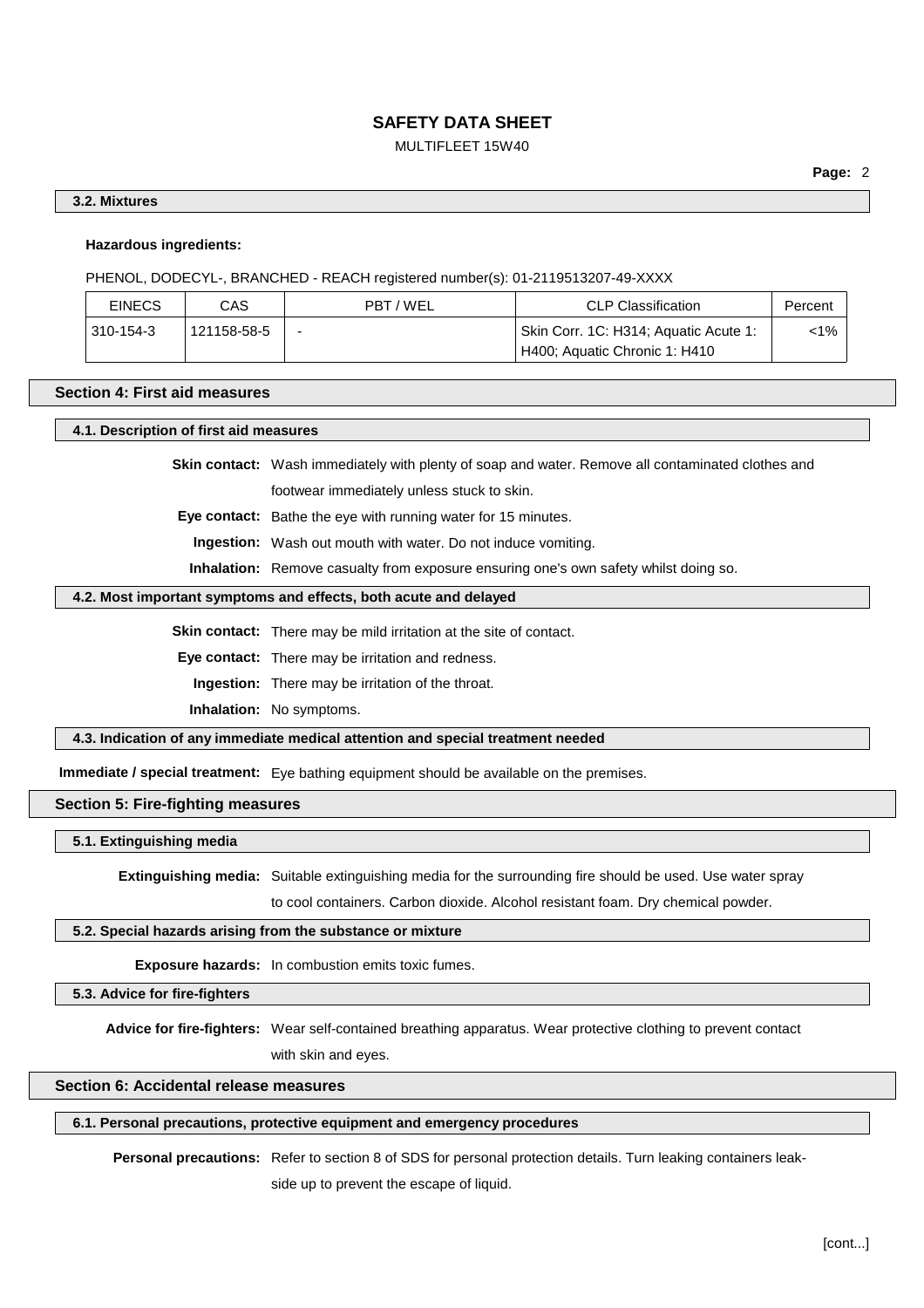## MULTIFLEET 15W40

### **6.2. Environmental precautions**

**Environmental precautions:** Do not discharge into drains or rivers. Contain the spillage using bunding.

### **6.3. Methods and material for containment and cleaning up**

**Clean-up procedures:** Absorb into dry earth or sand. Transfer to a closable, labelled salvage container for

disposal by an appropriate method.

### **6.4. Reference to other sections**

**Reference to other sections:** Refer to section 8 of SDS.

## **Section 7: Handling and storage**

**7.1. Precautions for safe handling**

**Handling requirements:** Avoid direct contact with the substance.

## **7.2. Conditions for safe storage, including any incompatibilities**

**Storage conditions:** Store in a cool, well ventilated area. Keep container tightly closed.

**7.3. Specific end use(s)**

**Specific end use(s):** No data available.

### **Section 8: Exposure controls/personal protection**

**8.1. Control parameters**

**Workplace exposure limits:** No data available.

### **DNEL/PNEC Values**

**DNEL / PNEC** No data available.

**8.2. Exposure controls**

**Engineering measures:** Ensure there is sufficient ventilation of the area.

**Respiratory protection:** Respiratory protection not required.

**Hand protection:** Nitrile gloves.

**Eye protection:** Safety glasses. Ensure eye bath is to hand.

**Skin protection:** Protective clothing.

## **Section 9: Physical and chemical properties**

#### **9.1. Information on basic physical and chemical properties**

| <b>State: Liquid</b>                  |                                                  |
|---------------------------------------|--------------------------------------------------|
|                                       | <b>Colour:</b> Pale brown                        |
|                                       | <b>Odour:</b> Barely perceptible odour           |
| <b>Evaporation rate: Negligible</b>   |                                                  |
|                                       | <b>Oxidising:</b> Non-oxidising (by EC criteria) |
| <b>Solubility in water: Insoluble</b> |                                                  |
|                                       | Also soluble in: Most organic solvents.          |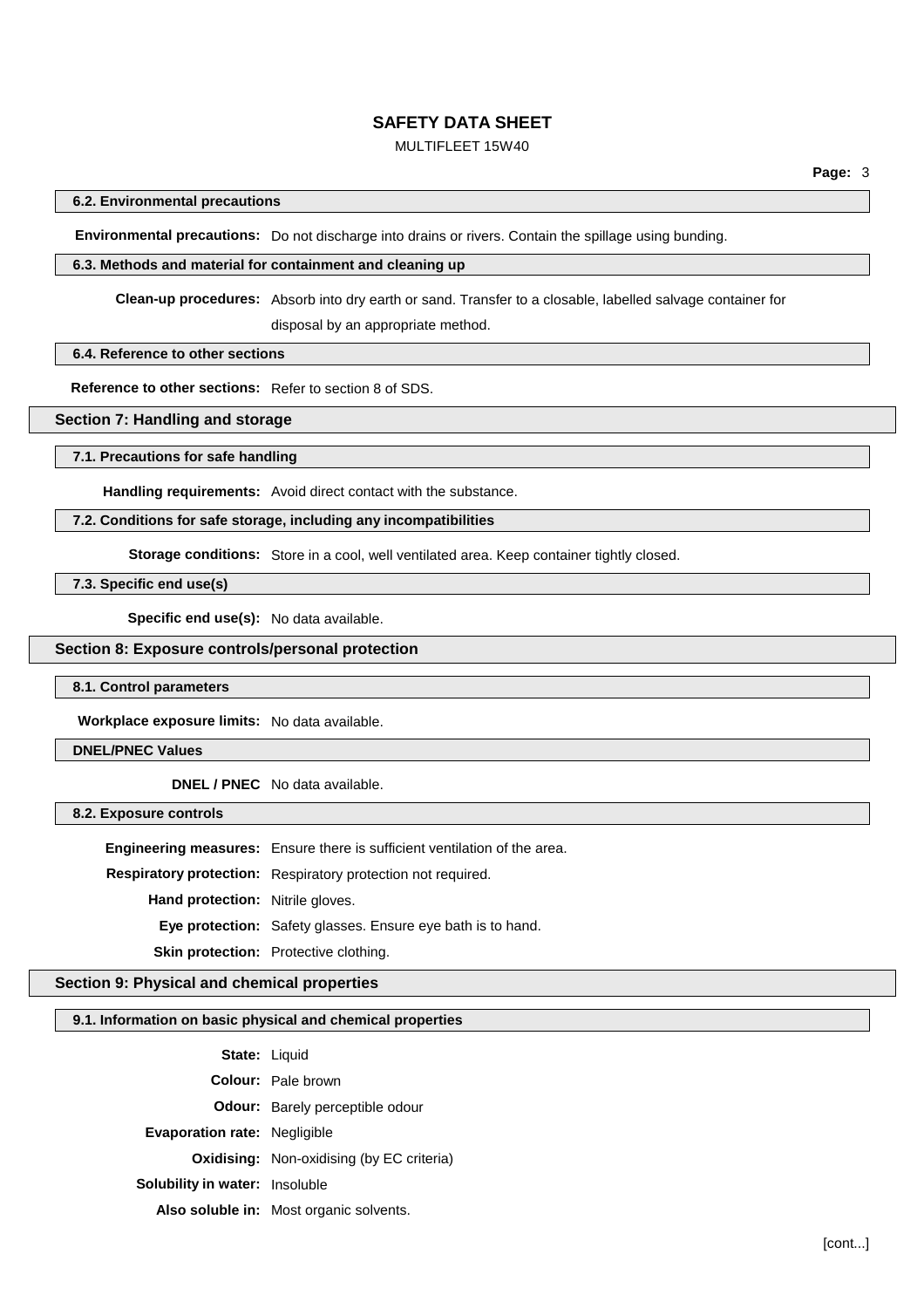## MULTIFLEET 15W40

|                                                         | <b>Viscosity:</b> No data available. |                                                 |                                  |
|---------------------------------------------------------|--------------------------------------|-------------------------------------------------|----------------------------------|
| Kinematic viscosity: 98.2 cSt                           |                                      |                                                 |                                  |
| <b>Boiling point/range °C:</b> No data available.       |                                      | Melting point/range°C: No data available.       |                                  |
| <b>Flammability limits %: lower:</b> No data available. |                                      |                                                 | <b>upper:</b> No data available. |
| <b>Flash point °C:</b> $>200$                           |                                      | Part.coeff. n-octanol/water: No data available. |                                  |
| Autoflammability <sup>°</sup> C: No data available.     |                                      | Vapour pressure: No data available.             |                                  |
| Relative density: 0.879                                 |                                      |                                                 | <b>pH:</b> No data available.    |
|                                                         | <b>VOC g/l:</b> No data available.   |                                                 |                                  |

**9.2. Other information**

**Other information:** No data available.

# **Section 10: Stability and reactivity**

**10.1. Reactivity**

**Reactivity:** Stable under recommended transport or storage conditions.

**10.2. Chemical stability**

**Chemical stability:** Stable under normal conditions.

# **10.3. Possibility of hazardous reactions**

**Hazardous reactions:** Hazardous reactions will not occur under normal transport or storage conditions.

Decomposition may occur on exposure to conditions or materials listed below.

### **10.4. Conditions to avoid**

**Conditions to avoid:** Heat.

**10.5. Incompatible materials**

**Materials to avoid:** Strong oxidising agents. Strong acids.

## **10.6. Hazardous decomposition products**

**Haz. decomp. products:** In combustion emits toxic fumes.

### **Section 11: Toxicological information**

**11.1. Information on toxicological effects**

**Toxicity values:** No data available.

**Symptoms / routes of exposure**

**Skin contact:** There may be mild irritation at the site of contact.

**Eye contact:** There may be irritation and redness.

**Ingestion:** There may be irritation of the throat.

**Inhalation:** No symptoms.

### **Section 12: Ecological information**

[cont...]

**Page:** 4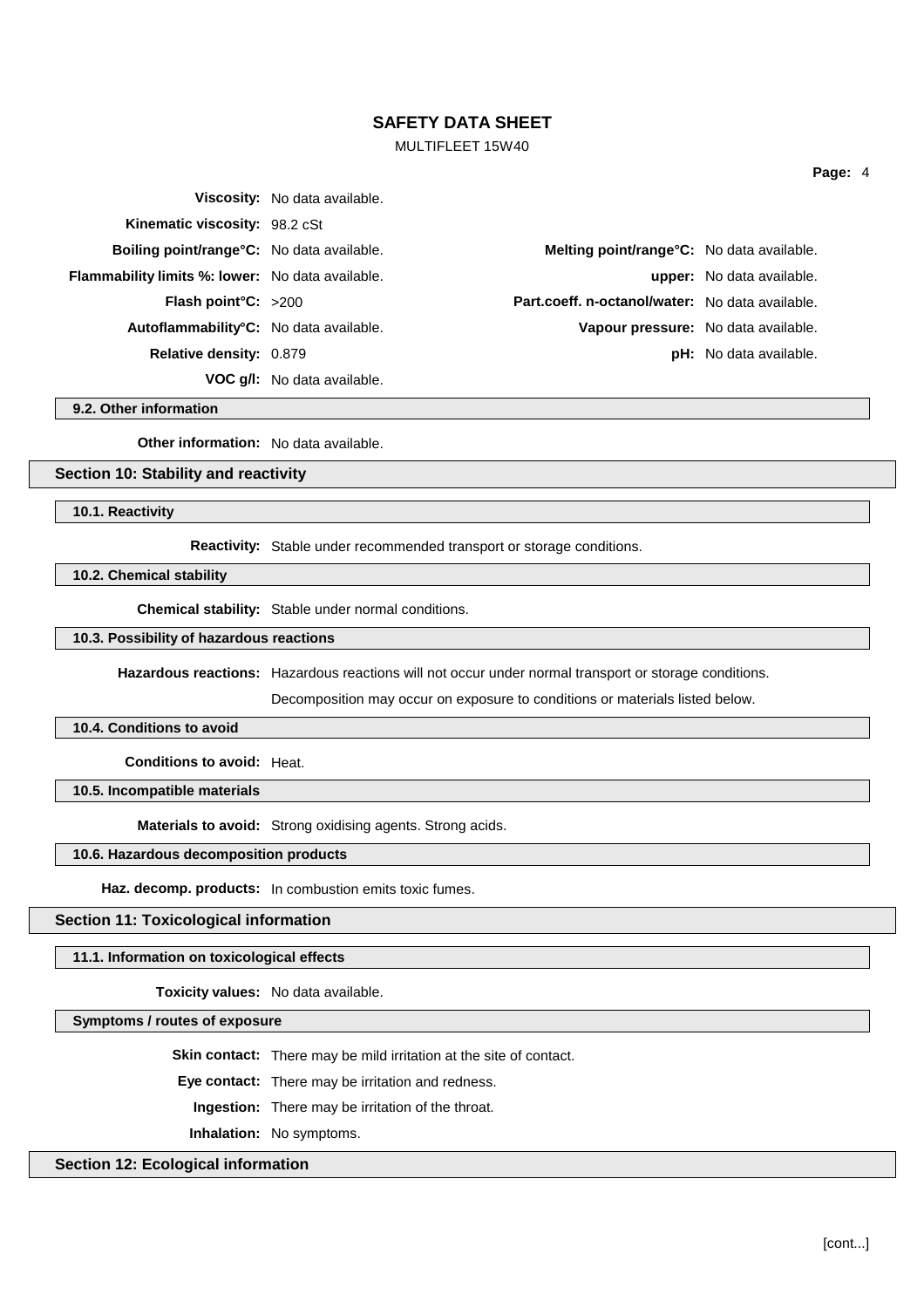## MULTIFLEET 15W40

**Page:** 5

### **12.1. Toxicity**

**Ecotoxicity values:** No data available.

#### **12.2. Persistence and degradability**

**Persistence and degradability:** No data available.

## **12.3. Bioaccumulative potential**

**Bioaccumulative potential:** No data available.

**12.4. Mobility in soil**

**Mobility:** No data available.

### **12.5. Results of PBT and vPvB assessment**

**PBT identification:** This product is not identified as a PBT/vPvB substance.

**12.6. Other adverse effects**

**Other adverse effects:** No data available.

**Section 13: Disposal considerations**

**13.1. Waste treatment methods**

**Disposal operations:** Transfer to a suitable container and arrange for collection by specialised disposal company. **Disposal of packaging:** Arrange for collection by specialised disposal company. **NB:** The user's attention is drawn to the possible existence of regional or national regulations regarding disposal.

**Section 14: Transport information**

**Transport class:** This product does not require a classification for transport.

## **Section 15: Regulatory information**

**15.1. Safety, health and environmental regulations/legislation specific for the substance or mixture**

**Specific regulations:** Not applicable.

### **15.2. Chemical Safety Assessment**

**Chemical safety assessment:** A chemical safety assessment has not been carried out for the substance or the mixture

by the supplier.

# **Section 16: Other information**

#### **Other information**

| <b>Other information:</b> This safety data sheet is prepared in accordance with Commission Regulation (EU) No |  |
|---------------------------------------------------------------------------------------------------------------|--|
| 2015/830.                                                                                                     |  |
| <b>Phrases used in s.2 and s.3:</b> H314: Causes severe skin burns and eye damage.                            |  |
| H400: Very toxic to aquatic life.                                                                             |  |
| H410: Very toxic to aquatic life with long lasting effects.                                                   |  |